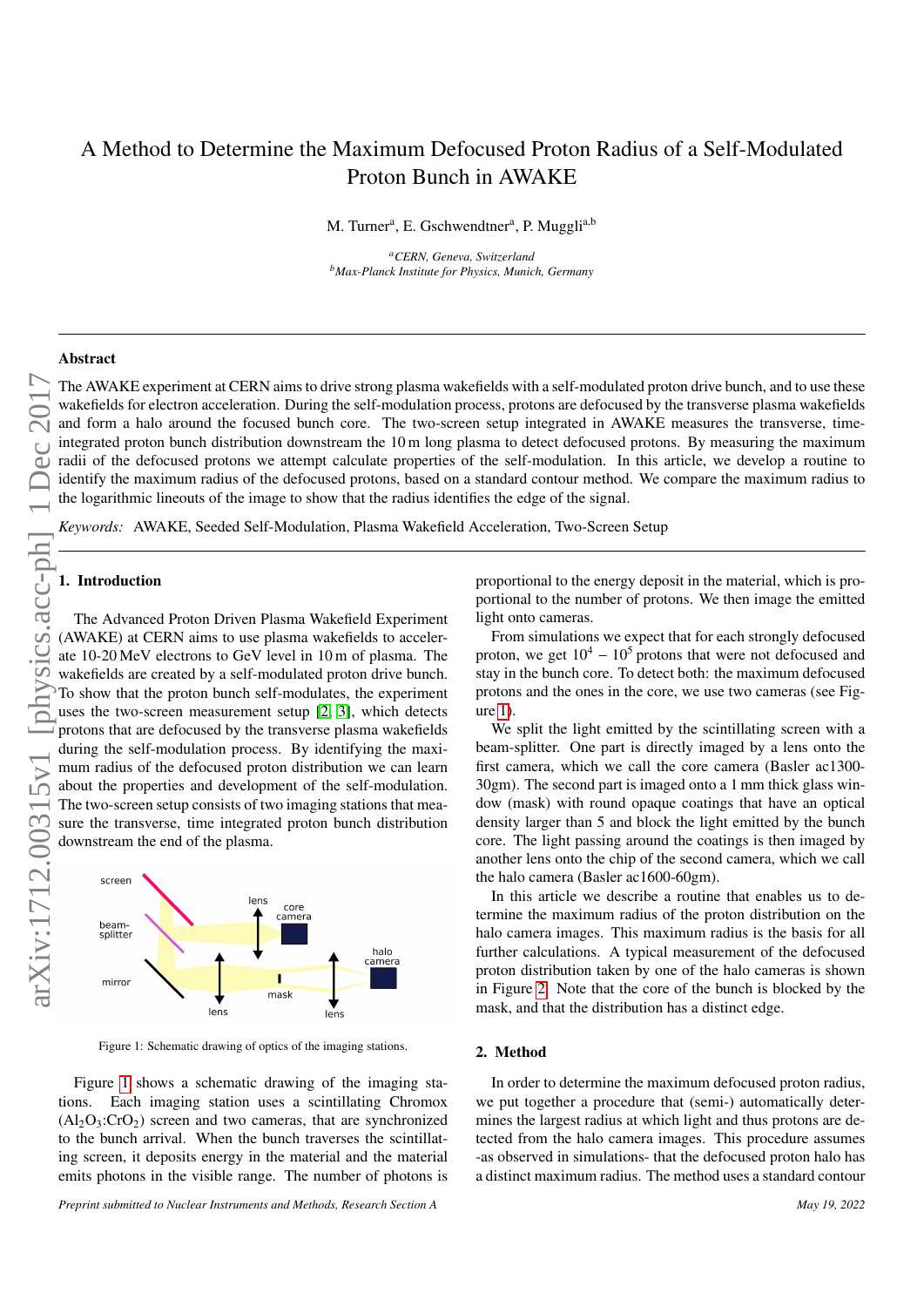

<span id="page-1-0"></span>Figure 2: Typical image of a defocused proton distribution measurement by one of the halo cameras of the imaging stations. Note the logarithmic scale. The core of the bunch core is blocked by a mask.

subroutine for 2D images  $<sup>1</sup>$  $<sup>1</sup>$  $<sup>1</sup>$ . We perform the following steps on</sup> the images:

1) We apply a median filter [\[4\]](#page-2-2) to remove pixels with high counts due to secondary particles impacting on the camera chip and pixel upset. We verify that the median filter does not change the transverse profile especially close to the edge of the distributions.

Previously, we recorded the centroid (Gaussian fit) of the proton distribution on both core and halo cameras without plasma or mask to obtain relative coordinates and scales. This info is now used to determine the proton bunch core centroid on the halo camera image, with mask, from its location on the core cameras.

2) Calculation of contours of the counts distribution of the halo cameras.

3) Selection of the longest closed outer contour above background level around the signal as the edge of the halo: when the selected level of the contour is chosen too low, the contour is not closed around the center of the bunch and is very short. When the contour level is set too high, the contour does not represent the maximum defocusing radius and is shorter. The height of this level is selected and tested on one image of each imaging station and of each series, then tested and cross-checked with several images of the measurement series (i.e. measurement performed with the same camera settings), and then applied to each measurement of the series. Afterwards, every contour of every image is verified by eye and the maximum radius that was selected is compared to the images lineouts and projections.

4) Calculation of the maximum proton radius from the distance of each point of the contour to the bunch center position: the maximum proton radius for each image is calculated as the mean of the radii of each contour point. We use the standard deviation of the measured radii to characterize the variation in determining the maximum defocused proton radius.

Note that the uncertainty of the maximum is determined by

the resolution of the setup as well as the asymmetry of the mea-sured signal<sup>[2](#page-1-2)</sup>.

## 3. Results

We calculate the maximum proton radius of Figure [2](#page-1-0) based on the procedure described in Section [2.](#page-0-1) The contour that was determined as being the edge of the distribution (red) is shown at the same time as the proton bunch center (white cross) in Figure [3.](#page-1-3) In this case, the average radius is 13.1 mm and the standard deviation of the radii along the contour is 0.4 mm.



<span id="page-1-3"></span>Figure 3: Same measurement image as Figure [2,](#page-1-0) where the calculated contour is shown in red. The center of the proton bunch core is marked by a white cross. Note the logarithmic scale.

To verify that the maximum radius of the proton distribution makes sense, we compare the radius we obtain for the maximum defocusing edge to the horizontal and vertical projection of the measurement, on a logarithmic scale. Figure [4](#page-2-3) shows the maximum proton bunch radius (vertical bars where the green area marks the uncertainties) as well as the horizontal and vertical projections of the measurement shown in Figure [4.](#page-2-3) We see that the maximum defocusing edge determined by the contour method indeed identifies the outermost edge of the profiles.

Most importantly, the lineouts clearly show that the recorded distributions have a clear edge and not a vanishing one. Therefore, the edge we determine is the true edge of the distribution and is not dominated by the arbitrary crossing between the signal and the camera background level.

### 4. Conclusions

In the AWAKE experiment at CERN we are interested in the protons that are defocused by the transverse plasma wakefields,

<span id="page-1-1"></span><sup>1</sup>Python: contour-function from the matplotlib package

<span id="page-1-2"></span><sup>&</sup>lt;sup>2</sup>because of cylindrial symmetry in the measurement, the signal is expected to be symmetric